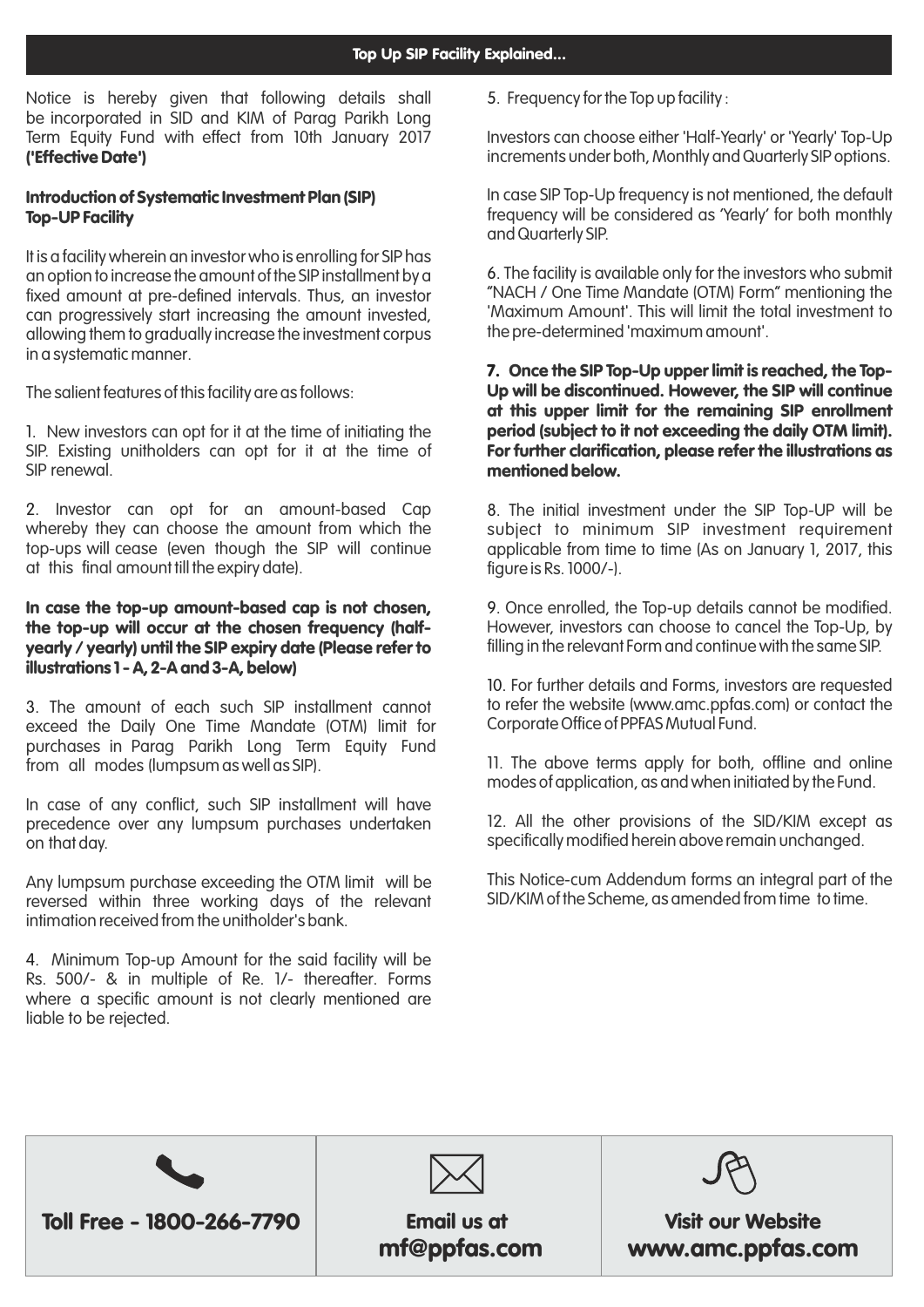#### Illustration no. 1 (Monthly SIP ; Top-Up Frequency : Half-Yearly; Amount-based cap opted for)

SIP enrollment period: 5th Jan 2017 to 5th Dec 2022; Starting Monthly SIP amount: Rs. 1000/- Top Up Amount: Rs. 555/- Top Up frequency: Half - Yearly Top Up Amount Cap: Rs. 3220/- Daily OTM Limit: Rs. 4000/-

| <b>From Date</b> | <b>To Date</b> | <b>Monthly SIP Installment (Rs.)</b> | <b>SIP Top Up Amount (Rs.)</b> | <b>Total Amount of SIP (Rs.)</b> |
|------------------|----------------|--------------------------------------|--------------------------------|----------------------------------|
| 5 - Jan - 17     | 5 - Jun - 17   | 1000                                 | <b>NA</b>                      | 1000                             |
| 5 - Jul - 17     | $5 - Dec - 17$ | 1000                                 | 555                            | 1555                             |
| 5 - Jan - 18     | $5 - Jun - 18$ | 1555                                 | 555                            | 2110                             |
| $5 -$ Jul - 18   | $5 - Dec - 18$ | 2110                                 | 555                            | 2665                             |
| 5 - Jan - 19     | 5 - Dec - 22   | 2665                                 | 555                            | 3220                             |

Here the monthly SIP installment will be frozen at Rs. 3220/- even though the OTM limit of Rs. 4000, is higher.

Illustration no. 1 – A (Monthly SIP ; Top-Up Frequency : Half-Yearly ; Amount-based cap not opted for)

In this case the top-up will keep occurring at the chosen frequency (half-yearly in this case) until the SIP expiry date (December 5, 2022). The amount cannot cross the OTM limit, though.

SIP enrollment period: 5th Jan 2017 to 5th Dec 2022; Starting Monthly SIP amount: Rs. 1000/- Top Up Amount: Rs. 555/- Top Up frequency: Half-Yearly Top Up Amount Cap: Not chosen Daily OTM Limit : Rs. 6000/-

| <b>From Date</b> | <b>To Date</b> | <b>Monthly SIP Installment (Rs.)</b> | <b>SIP Top Up Amount (Rs.)</b> | <b>Total Amount of SIP (Rs.)</b> |
|------------------|----------------|--------------------------------------|--------------------------------|----------------------------------|
| 5 - Jan - 17     | 5 - Jun - 17   | 1000                                 | <b>NA</b>                      | 1000                             |
| 5 - Jul - 17     | 5 - Dec - 17   | 1000                                 | 555                            | 1555                             |
| $5 - Jan - 18$   | $5 - Jun - 18$ | 1555                                 | 555                            | 2110                             |
| $5 -$ Jul - 18   | 5 - Dec - 18   | 2110                                 | 555                            | 2665                             |
| 5 - Jan - 19     | 5 - Jun - 19   | 2665                                 | 555                            | 3220                             |
| 5 - Jul - 19     | 5 - Dec - 19   | 3220                                 | 555                            | 3775                             |
| 5 - Jan - 20     | 5 - Jun - 20   | 3775                                 | 555                            | 4330                             |
| $5 -$ Jul - 20   | 5 - Dec - 20   | 4330                                 | 555                            | 4885                             |
| $5 - Jan - 21$   | $5 - Jun - 21$ | 4885                                 | 555                            | 5440                             |
| $5 -$ Jul - 21   | $5 - Dec - 21$ | 5440                                 | 555                            | 5995                             |
| 5 - Jan - 22     | 5 - Dec - 22   | 5995                                 | <b>NIL</b>                     | 5995                             |

Here the monthly SIP installment of Rs. 5995/- will be frozen at a level which is closest to the daily OTM limit of Rs. 6000/-, as it is not permitted to cross it.





# mf@ppfas.com

# Visit our Website www.amc.ppfas.com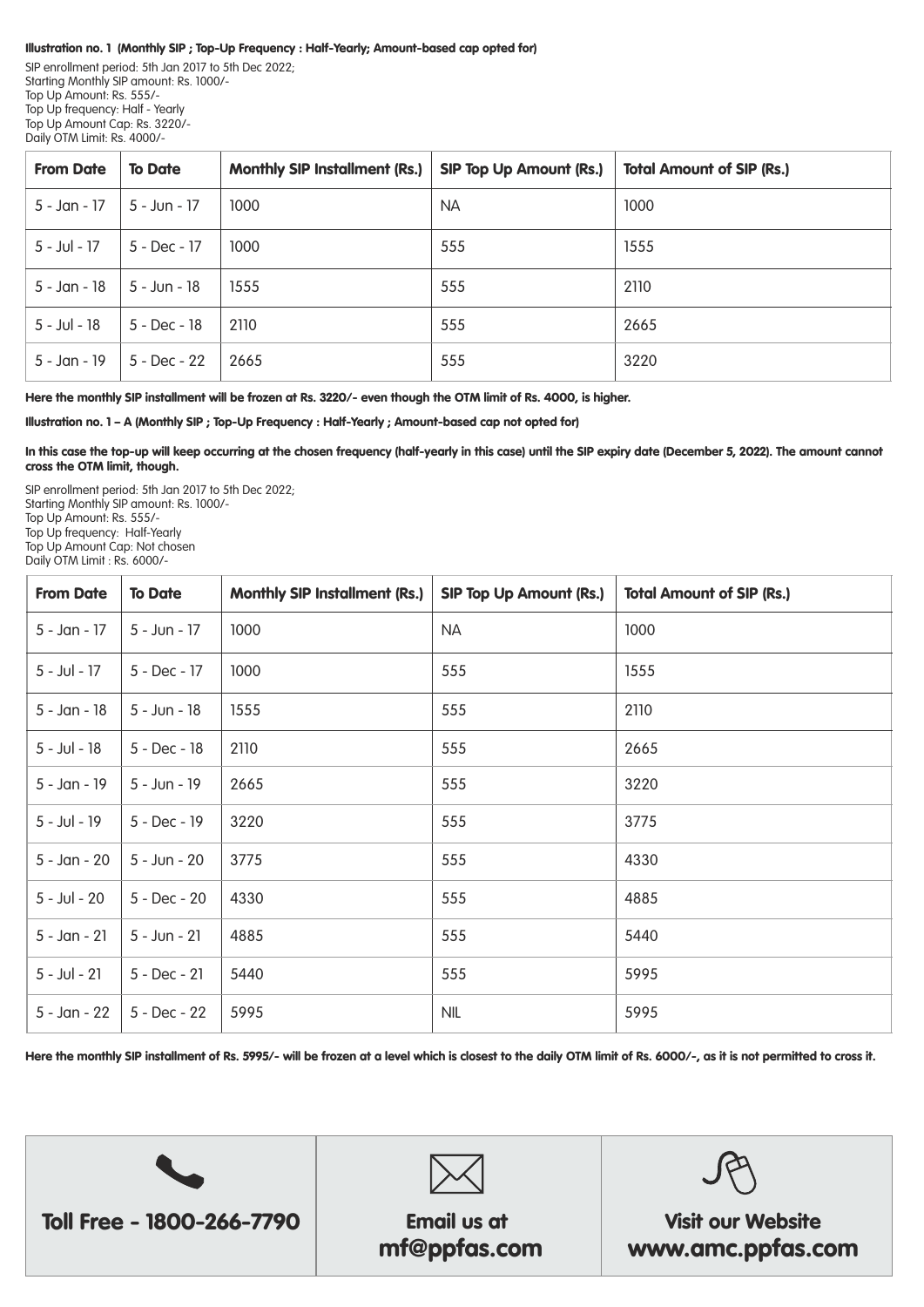#### Illustration no. 2 (Monthly SIP ; Top-Up Frequency : Yearly ; Amount-based cap opted for)

SIP enrollment period: 10th Jan 2017 to 10th Dec 2022; Starting Monthly SIP amount: Rs. 1000/- Top Up Amount: Rs. 777/- Top Up frequency: Yearly Top Up Amount Cap: Rs. 4108/- Daily OTM Limit : Rs. 5000/-

| <b>From Date</b> | <b>To Date</b>  | <b>Monthly SIP Installment (Rs.)</b> | <b>SIP Top Up Amount (Rs.)</b> | <b>Total Amount of SIP (Rs.)</b> |
|------------------|-----------------|--------------------------------------|--------------------------------|----------------------------------|
| 10 - Jan - 17    | 10 - Dec - 17   | 1000                                 | <b>NA</b>                      | 1000                             |
| 10 - Jan - 18    | 10 - Dec - 18   | 1000                                 | 777                            | 1777                             |
| 10 - Jan - 19    | $10 - Dec - 19$ | 1777                                 | 777                            | 2554                             |
| 10 - Jan - 20    | 10 - Dec - 20   | 2554                                 | 777                            | 3331                             |
| $10 - Jan - 21$  | 10 - Dec - 21   | 3331                                 | 777                            | 4108                             |
| 10 - Jan - 22    | 10 - Dec - 22   | 4108                                 | <b>NIL</b>                     | 4108                             |

Here the monthly SIP installment will be frozen at Rs. 4108/- even though the OTM limit of Rs. 5000/- is higher.

Illustration no. 2 - A : (Monthly SIP ; Top-Up Frequency : Yearly ; Amount-based Cap not opted for)

In this case the top-up top-up will keep occurring at the chosen frequency (yearly, in this case) until the SIP expiry date (December 10, 2022), provided the OTM limit is not crossed.

SIP enrollment period: 10th Jan 2017 to 10th Dec 2022; Starting Monthly SIP amount: Rs. 1000/- Top Up Amount: Rs. 777/- Top Up frequency: Yearly Top Up Amount Cap: Not chosen Daily OTM Limit : Rs. 4500/-

| <b>From Date</b> | <b>To Date</b>  | <b>Monthly SIP Installment (Rs.)</b> | <b>SIP Top Up Amount (Rs.)</b> | <b>Total Amount of SIP (Rs.)</b> |
|------------------|-----------------|--------------------------------------|--------------------------------|----------------------------------|
| 10 - Jan - 17    | 10 - Dec - 17   | 1000                                 | <b>NA</b>                      | 1000                             |
| $10 - Jan - 18$  | $10 - Dec - 18$ | 1000                                 | 777                            | 1777                             |
| $10 - Jan - 19$  | $10 - Dec - 19$ | 1777                                 | 777                            | 2554                             |
| 10 - Jan - 20    | 10 - Dec - 20   | 2554                                 | 777                            | 3331                             |
| $10 - Jan - 21$  | $10 - Dec - 21$ | 3331                                 | 777                            | 4108                             |
| 10 - Jan - 22    | 10 - Dec - 22   | 4108                                 | <b>NIL</b>                     | 4108                             |

Here the monthly SIP installment will be frozen at Rs. 4108/- as it is closest to the daily OTM limit of Rs. 4500/- and is not permitted to cross it.